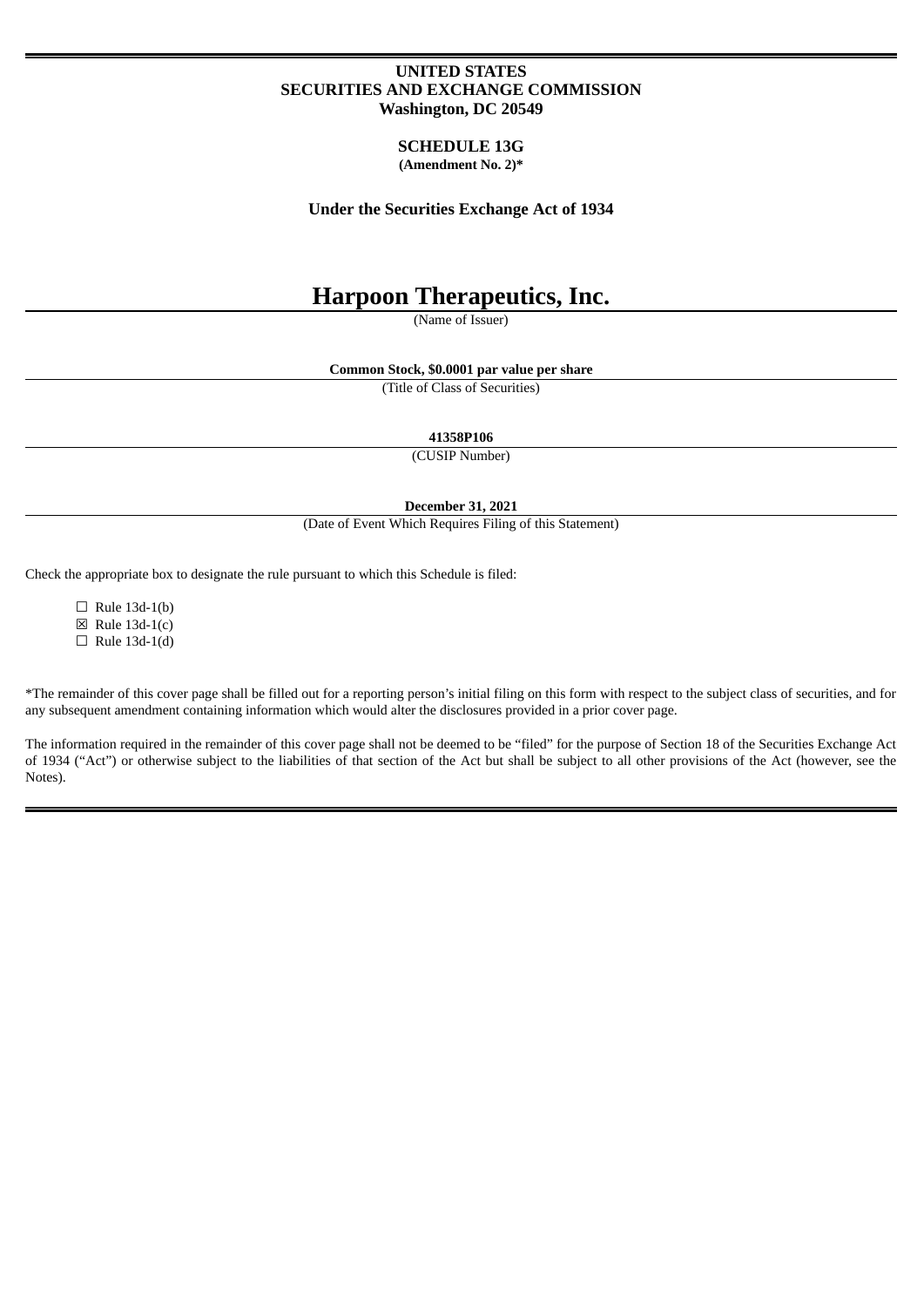| NAME OF REPORTING PERSONS                                                        |                                                                                 |                                    |                                                                                                                                                                                                                                    |  |
|----------------------------------------------------------------------------------|---------------------------------------------------------------------------------|------------------------------------|------------------------------------------------------------------------------------------------------------------------------------------------------------------------------------------------------------------------------------|--|
|                                                                                  |                                                                                 |                                    |                                                                                                                                                                                                                                    |  |
| $(a)$ o<br>$(b)$ o                                                               |                                                                                 |                                    |                                                                                                                                                                                                                                    |  |
| SEC USE ONLY                                                                     |                                                                                 |                                    |                                                                                                                                                                                                                                    |  |
| CITIZENSHIP OR PLACE OF ORGANIZATION                                             |                                                                                 |                                    |                                                                                                                                                                                                                                    |  |
| Delaware                                                                         |                                                                                 |                                    |                                                                                                                                                                                                                                    |  |
|                                                                                  |                                                                                 | <b>SOLE VOTING POWER</b>           |                                                                                                                                                                                                                                    |  |
|                                                                                  |                                                                                 | 1,667,900                          |                                                                                                                                                                                                                                    |  |
| <b>SHARES</b>                                                                    |                                                                                 | <b>SHARED VOTING POWER</b>         |                                                                                                                                                                                                                                    |  |
| <b>OWNED BY</b>                                                                  |                                                                                 | $\overline{0}$                     |                                                                                                                                                                                                                                    |  |
| <b>REPORTING</b>                                                                 | 7                                                                               |                                    |                                                                                                                                                                                                                                    |  |
| <b>WITH</b>                                                                      |                                                                                 | 1,667,900                          |                                                                                                                                                                                                                                    |  |
|                                                                                  |                                                                                 |                                    |                                                                                                                                                                                                                                    |  |
|                                                                                  |                                                                                 | $\overline{0}$                     |                                                                                                                                                                                                                                    |  |
|                                                                                  |                                                                                 |                                    |                                                                                                                                                                                                                                    |  |
| 1,667,900                                                                        |                                                                                 |                                    |                                                                                                                                                                                                                                    |  |
| CHECK IF THE AGGREGATE AMOUNT IN ROW (9) EXCLUDES CERTAIN SHARES<br>$\mathbf{O}$ |                                                                                 |                                    |                                                                                                                                                                                                                                    |  |
|                                                                                  |                                                                                 |                                    |                                                                                                                                                                                                                                    |  |
|                                                                                  |                                                                                 |                                    |                                                                                                                                                                                                                                    |  |
| TYPE OF REPORTING PERSON                                                         |                                                                                 |                                    |                                                                                                                                                                                                                                    |  |
| IA                                                                               |                                                                                 |                                    |                                                                                                                                                                                                                                    |  |
|                                                                                  | <b>NUMBER OF</b><br><b>BENEFICIALLY</b><br><b>EACH</b><br><b>PERSON</b><br>5.1% | OrbiMed Capital LLC<br>5<br>6<br>8 | CHECK THE APPROPRIATE BOX IF A MEMBER OF A GROUP<br><b>SOLE DISPOSITIVE POWER</b><br>SHARED DISPOSITIVE POWER<br>AGGREGATE AMOUNT BENEFICIALLY OWNED BY EACH REPORTING PERSON<br>PERCENT OF CLASS REPRESENTED BY AMOUNT IN ROW (9) |  |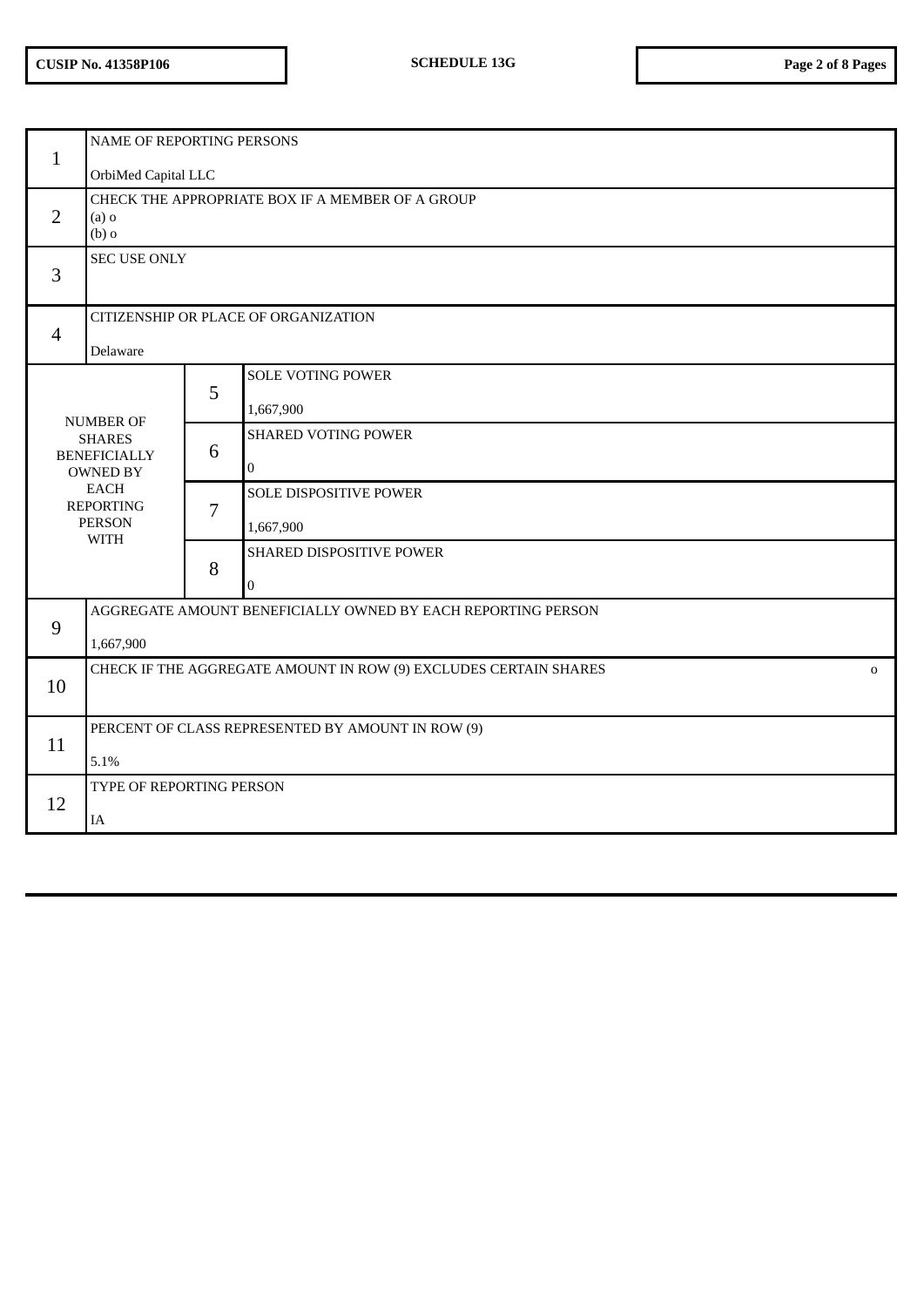| $\mathbf{1}$   | NAME OF REPORTING PERSONS                                              |                                                                              |                            |  |  |
|----------------|------------------------------------------------------------------------|------------------------------------------------------------------------------|----------------------------|--|--|
|                | OrbiMed Advisors LLC                                                   |                                                                              |                            |  |  |
| $\overline{2}$ | CHECK THE APPROPRIATE BOX IF A MEMBER OF A GROUP<br>$(a)$ o<br>$(b)$ o |                                                                              |                            |  |  |
| 3              | <b>SEC USE ONLY</b>                                                    |                                                                              |                            |  |  |
|                | CITIZENSHIP OR PLACE OF ORGANIZATION                                   |                                                                              |                            |  |  |
| $\overline{4}$ | Delaware                                                               |                                                                              |                            |  |  |
|                |                                                                        |                                                                              | <b>SOLE VOTING POWER</b>   |  |  |
|                |                                                                        | 5                                                                            | 0                          |  |  |
|                | <b>NUMBER OF</b><br><b>SHARES</b>                                      |                                                                              | <b>SHARED VOTING POWER</b> |  |  |
|                | <b>BENEFICIALLY</b><br><b>OWNED BY</b>                                 | 6                                                                            | 1,235,608                  |  |  |
|                | <b>EACH</b><br><b>REPORTING</b>                                        |                                                                              | SOLE DISPOSITIVE POWER     |  |  |
|                | <b>PERSON</b>                                                          | 7                                                                            | $\overline{0}$             |  |  |
|                | <b>WITH</b>                                                            |                                                                              | SHARED DISPOSITIVE POWER   |  |  |
|                |                                                                        | 8                                                                            | 1,235,608                  |  |  |
|                | AGGREGATE AMOUNT BENEFICIALLY OWNED BY EACH REPORTING PERSON           |                                                                              |                            |  |  |
|                | 9<br>1,235,608                                                         |                                                                              |                            |  |  |
|                |                                                                        | CHECK IF THE AGGREGATE AMOUNT IN ROW (9) EXCLUDES CERTAIN SHARES<br>$\Omega$ |                            |  |  |
| 10             |                                                                        |                                                                              |                            |  |  |
|                | PERCENT OF CLASS REPRESENTED BY AMOUNT IN ROW (9)                      |                                                                              |                            |  |  |
| 11             | 3.8%                                                                   |                                                                              |                            |  |  |
| 12             | TYPE OF REPORTING PERSON                                               |                                                                              |                            |  |  |
|                | IA                                                                     |                                                                              |                            |  |  |
|                |                                                                        |                                                                              |                            |  |  |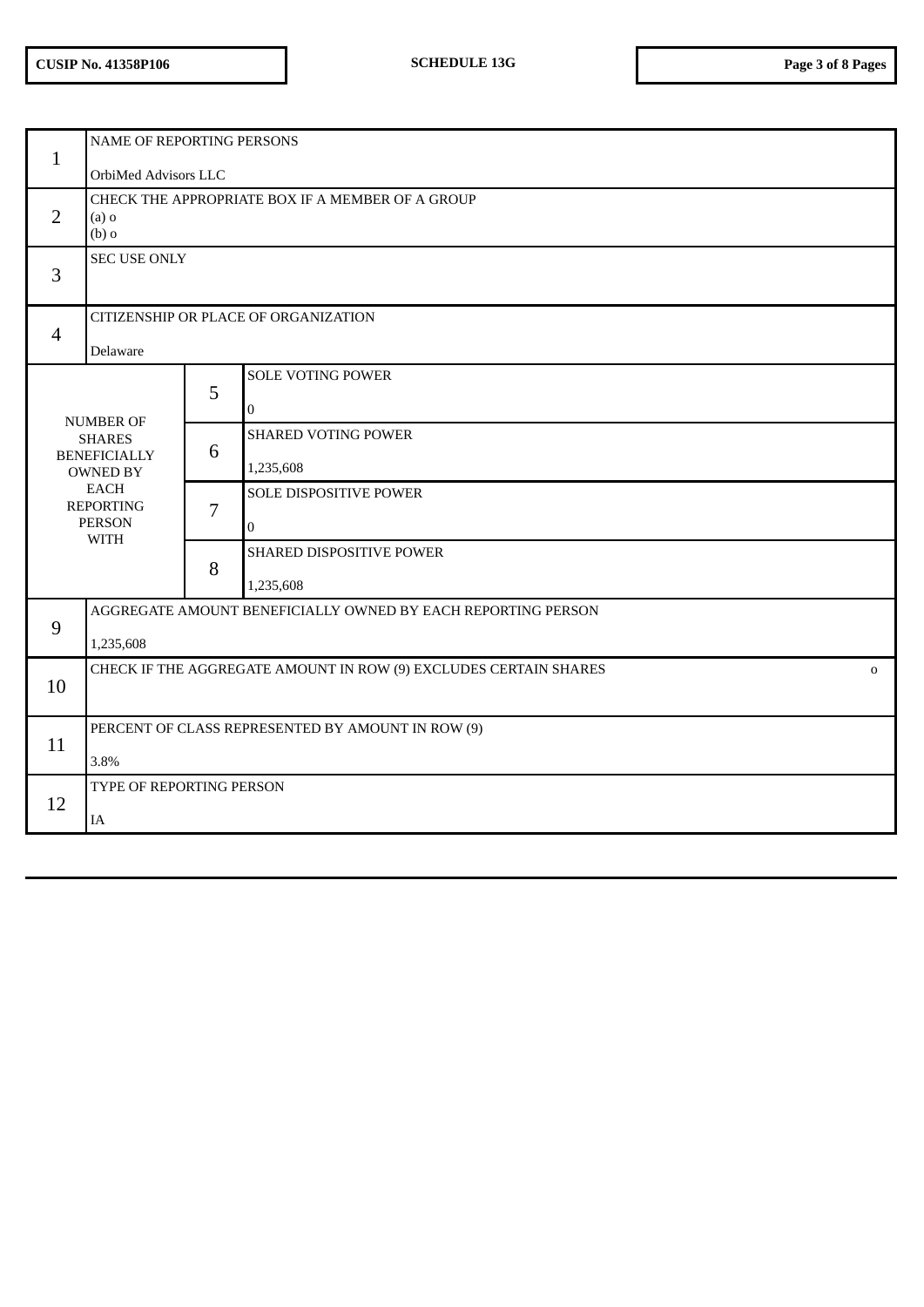| <b>NAME OF REPORTING PERSONS</b><br>$\mathbf{1}$                                                                                               |                                                                                 |   |                                            |  |  |
|------------------------------------------------------------------------------------------------------------------------------------------------|---------------------------------------------------------------------------------|---|--------------------------------------------|--|--|
|                                                                                                                                                | OrbiMed Capital GP VII LLC                                                      |   |                                            |  |  |
| $\overline{2}$                                                                                                                                 | CHECK THE APPROPRIATE BOX IF A MEMBER OF A GROUP<br>$(a)$ o<br>$(b)$ o          |   |                                            |  |  |
| 3                                                                                                                                              | <b>SEC USE ONLY</b>                                                             |   |                                            |  |  |
| $\overline{4}$                                                                                                                                 | CITIZENSHIP OR PLACE OF ORGANIZATION<br>Delaware                                |   |                                            |  |  |
|                                                                                                                                                |                                                                                 | 5 | <b>SOLE VOTING POWER</b><br>0              |  |  |
| <b>NUMBER OF</b><br><b>SHARES</b><br><b>BENEFICIALLY</b><br><b>OWNED BY</b><br><b>EACH</b><br><b>REPORTING</b><br><b>PERSON</b><br><b>WITH</b> |                                                                                 | 6 | <b>SHARED VOTING POWER</b><br>943,408      |  |  |
|                                                                                                                                                |                                                                                 | 7 | SOLE DISPOSITIVE POWER<br>$\boldsymbol{0}$ |  |  |
|                                                                                                                                                |                                                                                 | 8 | SHARED DISPOSITIVE POWER<br>943,408        |  |  |
|                                                                                                                                                | AGGREGATE AMOUNT BENEFICIALLY OWNED BY EACH REPORTING PERSON                    |   |                                            |  |  |
| 9                                                                                                                                              | 943,408                                                                         |   |                                            |  |  |
| 10                                                                                                                                             | CHECK IF THE AGGREGATE AMOUNT IN ROW (9) EXCLUDES CERTAIN SHARES<br>$\mathbf 0$ |   |                                            |  |  |
| 11                                                                                                                                             | PERCENT OF CLASS REPRESENTED BY AMOUNT IN ROW (9)<br>2.9%                       |   |                                            |  |  |
| 12                                                                                                                                             | TYPE OF REPORTING PERSON<br><b>OO</b>                                           |   |                                            |  |  |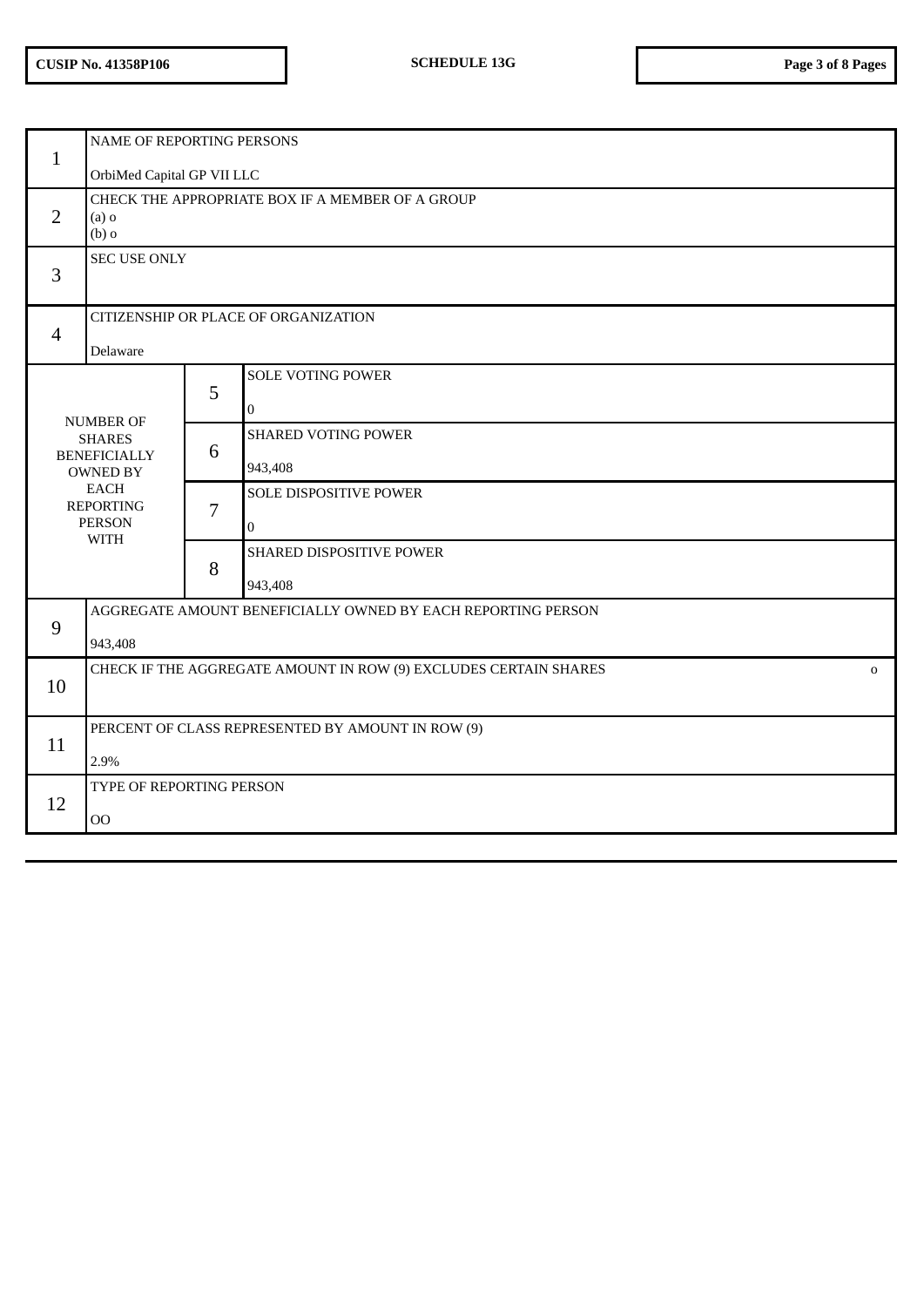## **Item 1. (a) Name of Issuer:**

Harpoon Therapeutics, Inc.

## **(b) Address of Issuer's Principal Executive Offices:**

131 Oyster Point Blvd.

Suite 300

South San Francisco, CA 94080

#### **Item 2. (a) Name of Person Filing**:

OrbiMed Capital LLC

OrbiMed Advisors LLC

OrbiMed Capital GP VII LLC

#### **(b) Address of Principal Business Office:**

601 Lexington Avenue, 54th Floor

New York, NY 10022

## **(c) Citizenship**:

Please refer to Item 4 on each cover page for each Reporting Person.

## **(d) Title of Class of Securities:**

Common Stock, \$0.0001 par value per share

## **(e) CUSIP No.:**

41358P106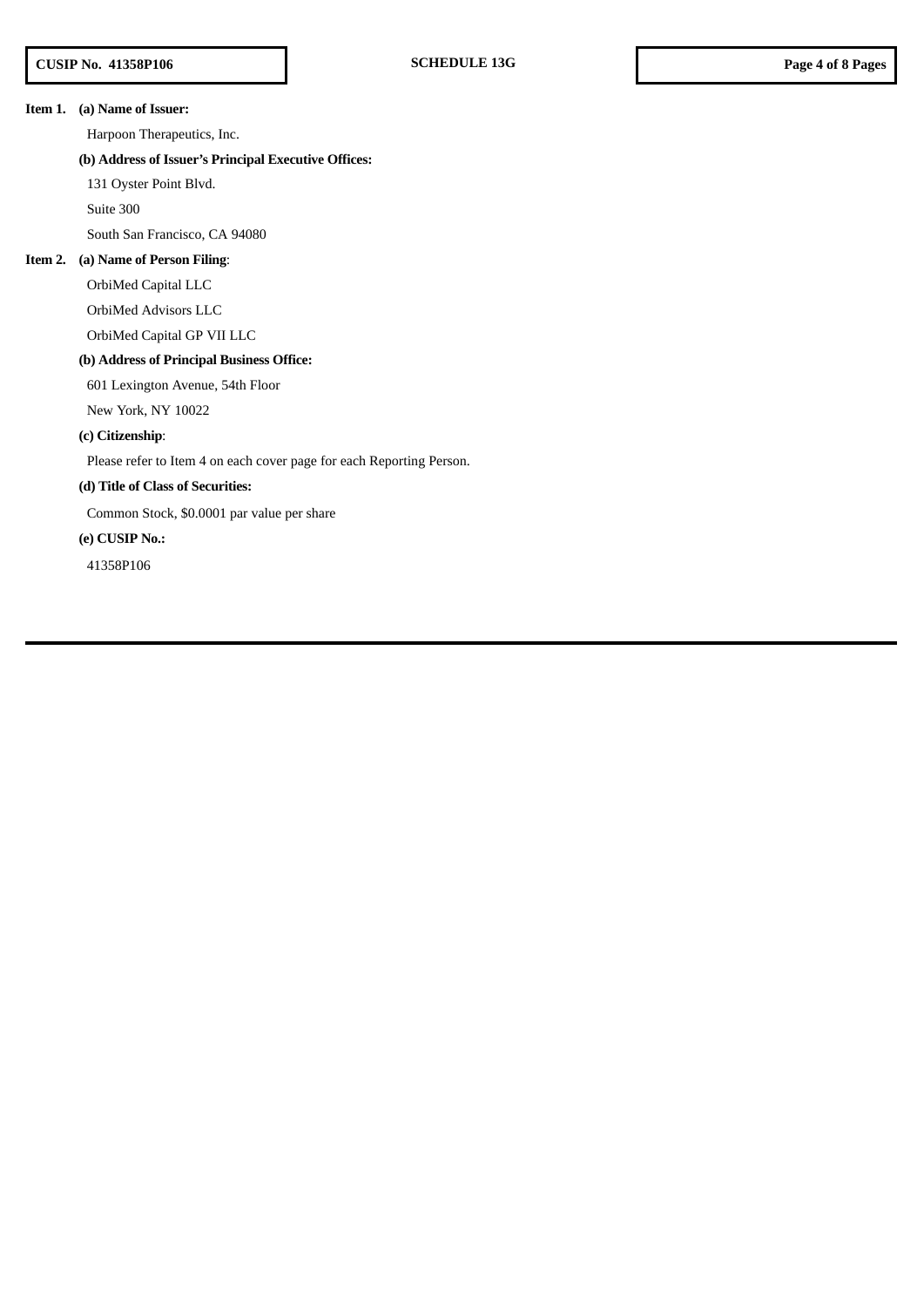## **Item 3.**

OrbiMed Capital GP VII LLC ("GP VII") is the general partner of OrbiMed Private Investments VII, LP. OrbiMed Advisors LLC ("Advisors") and OrbiMed Capital LLC ("Capital") are investment advisors in accordance with ss.240.13d-1(b)(1)(ii)(E) and Advisors is the managing member of GP VII.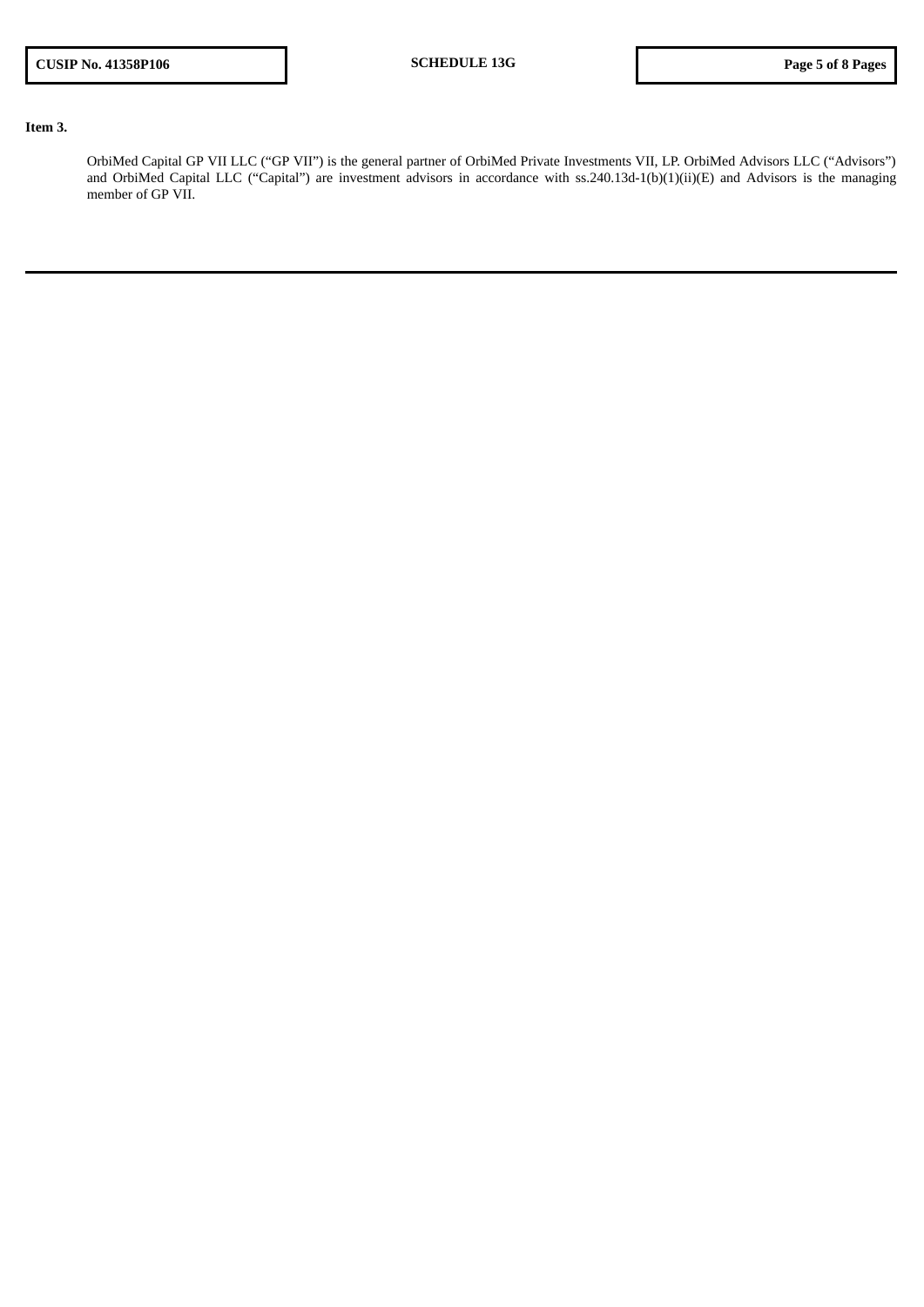#### **Item 4. Ownership:**

Information with respect to the Reporting Person's ownership as of December 31, 2021 is incorporated by reference to items (5) - (9) and (11) of the cover page for the Reporting Person.

#### **Item 5. Ownership of Five Percent or Less of a Class.**

If this statement is being filed to report the fact that as of the date hereof the Reporting Person has ceased to be the beneficial owner of more than five percent of the class of securities, check the following  $\Box$ .

#### **Item 6. Ownership of More Than Five Percent on Behalf of Another Person**.

The Reporting Persons are holding 8.9% of the shares in the aggregate on behalf of other persons who have the right to receive or the power to direct the receipt of dividends from, or proceeds from the sale of, such securities. No one such other person's interest in the securities whose ownership is reported here relates to more than five percent of the class. Advisors and Capital exercise investment and voting power over the shares through a management committee comprised of Carl L. Gordon, Sven H. Borho, and W. Carter Neild, each of whom disclaims beneficial ownership of the Common Stock reported herein.

#### Item 7. Identification and Classification of the Subsidiary which Acquired the Security Being Reported on by the Parent Holding Company or Control **Person.**

Not Applicable.

#### **Item 8. Identification and Classification of Members of the Group**.

Not Applicable.

## **Item 9. Notice of Dissolution of Group**.

Not Applicable.

#### **Item 10. Certification.**

By signing below I certify that, to the best of my knowledge and belief, the securities referred to above were acquired and held in the ordinary course of business and were not acquired and are not held for the purpose of or with the effect of changing or influencing the control of the issuer of the securities and were not acquired and are not held in connection with or as a participant in any transaction having that purpose or effect.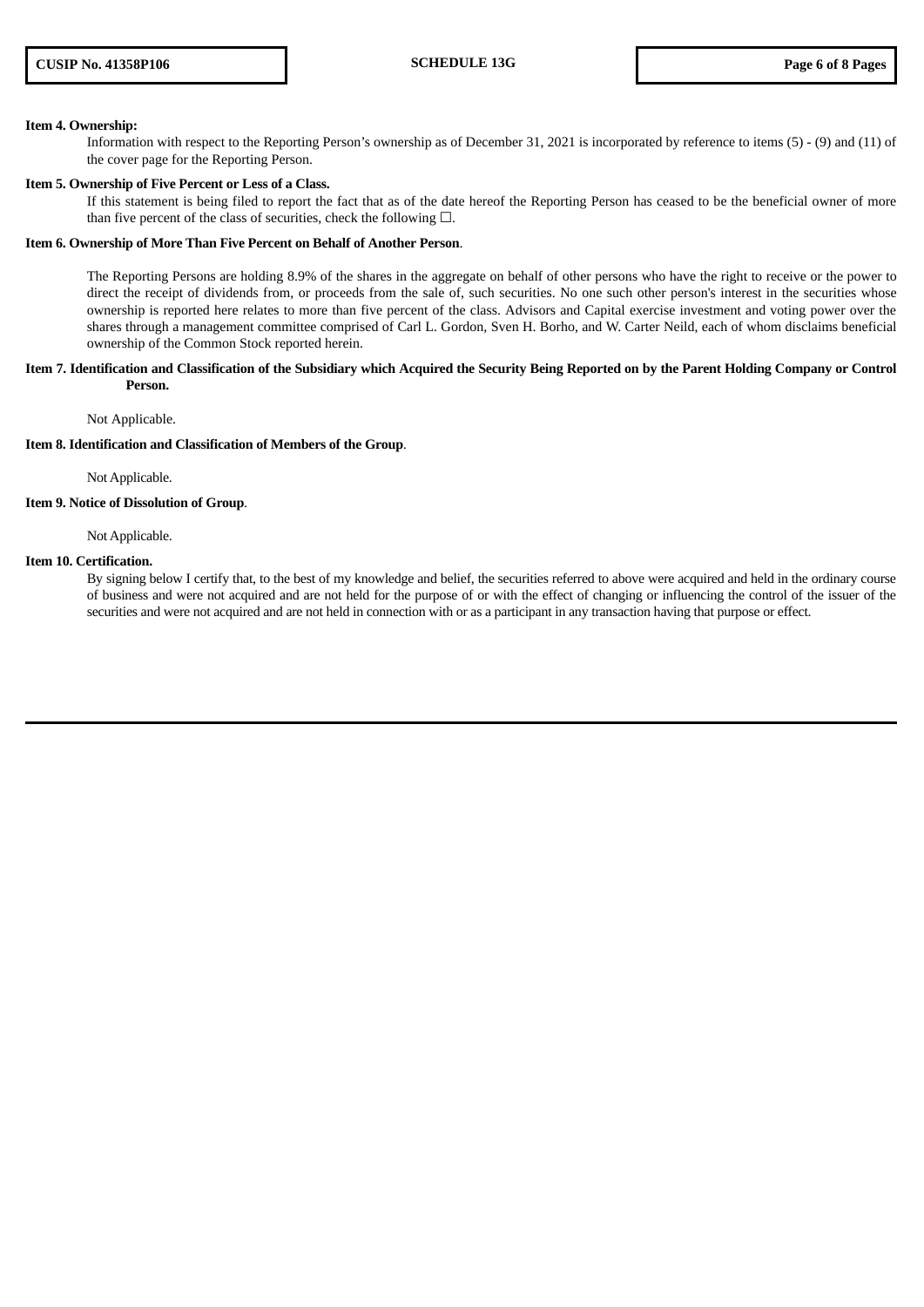#### **SIGNATURES**

After reasonable inquiry and to the best of my knowledge and belief, I certify that the information set forth in this statement is true, complete and correct.

Dated: February 11, 2022

## **OrbiMed Advisors LLC**

By: /s/ Carl L. Gordon

Name: Carl L. Gordon Title: Member

## **OrbiMed Capital LLC**

By: /s/ Carl L. Gordon

Name: Carl L. Gordon Title: Member

## **OrbiMed Capital GP VII LLC**

By:OrbiMed Advisors LLC, its Managing Member

By: /s/ Carl L. Gordon

| Name:  | Carl L. Gordon                 |
|--------|--------------------------------|
| Title: | Member of OrbiMed Advisors LLC |